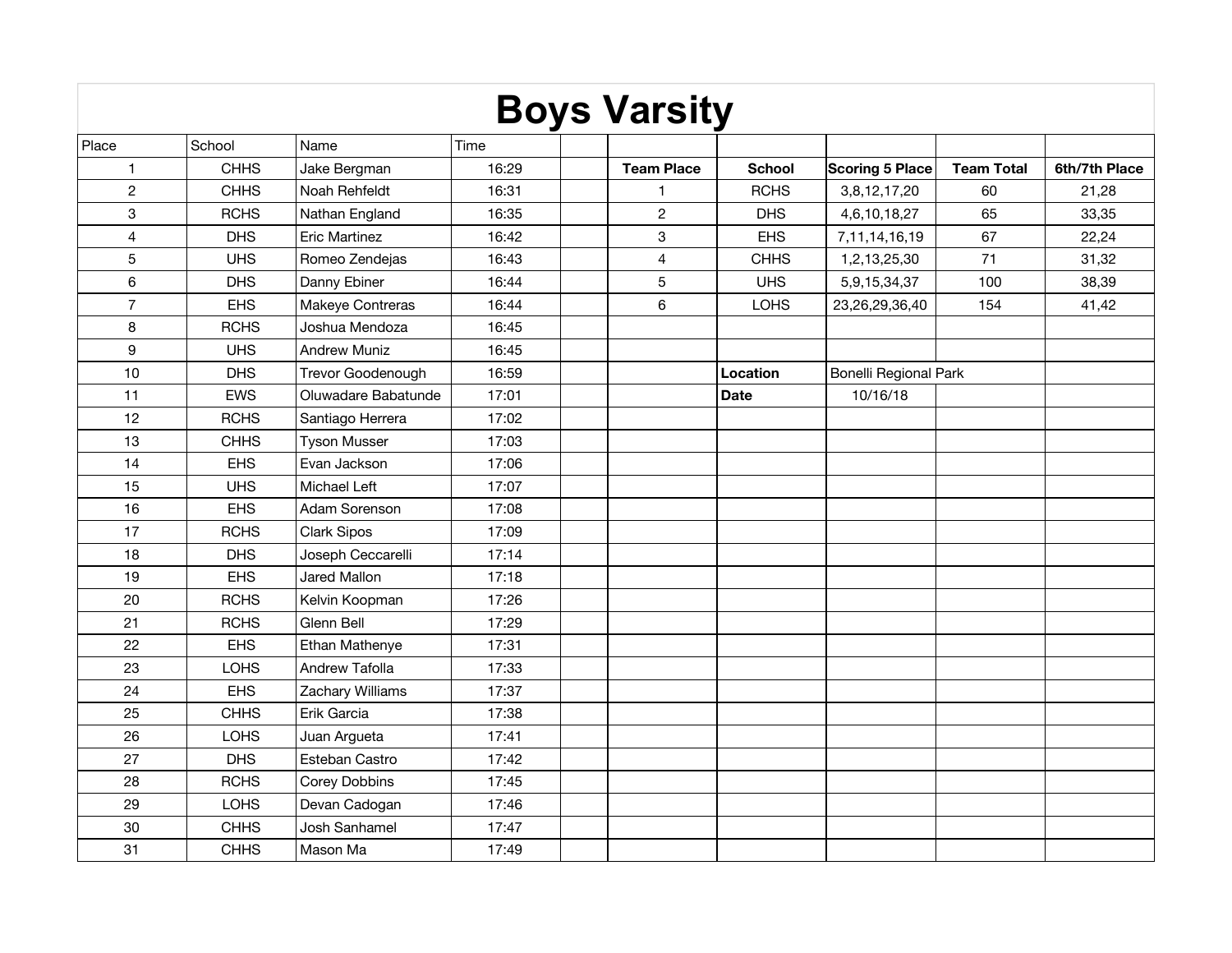| 32 | <b>CHHS</b> | Elijah Orand            | 17:50 |  |  |  |
|----|-------------|-------------------------|-------|--|--|--|
| 33 | <b>DHS</b>  | Thomas McKeown          | 17:55 |  |  |  |
| 34 | <b>UHS</b>  | Kahled Korfali          | 18:06 |  |  |  |
| 35 | <b>DHS</b>  | Josh Glick              | 18:23 |  |  |  |
| 36 | <b>LOHS</b> | <b>Marcos Rodriguez</b> | 18:30 |  |  |  |
| 37 | <b>UHS</b>  | Thomas Marquez          | 18:31 |  |  |  |
| 38 | <b>UHS</b>  | Christopher Cummings    | 18:44 |  |  |  |
| 39 | <b>UHS</b>  | Jeremiah Castellano     | 18:59 |  |  |  |
| 40 | <b>LOHS</b> | Gauge DeMand            | 19:01 |  |  |  |
| 41 | <b>LOHS</b> | Daniel Amaya            | 19:47 |  |  |  |
| 42 | <b>LOHS</b> | Luke Garcia             | 19:54 |  |  |  |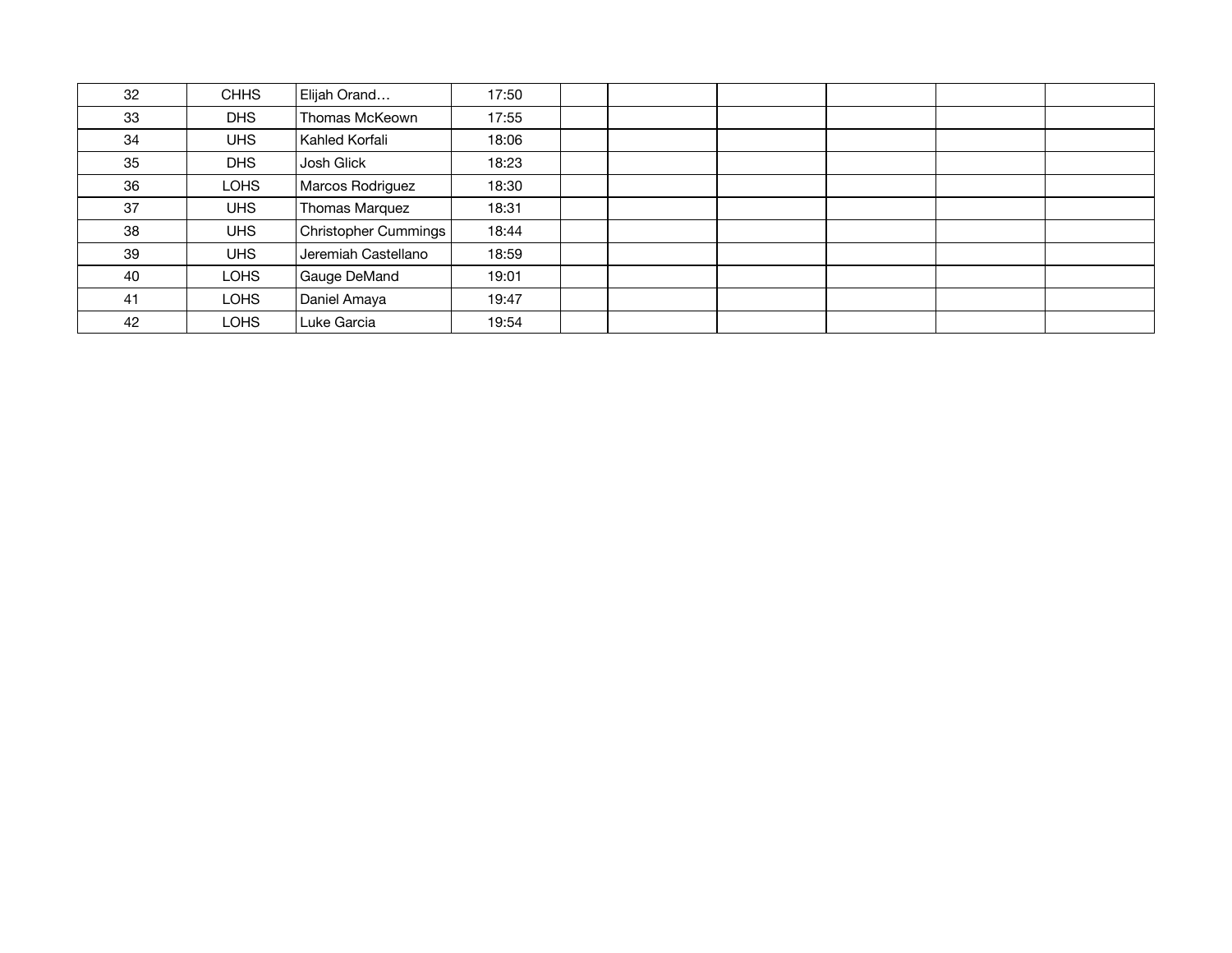| <b>Girls Varsity</b> |             |                        |       |  |                   |               |                              |                   |               |  |  |  |  |
|----------------------|-------------|------------------------|-------|--|-------------------|---------------|------------------------------|-------------------|---------------|--|--|--|--|
| Place                | School      | Name                   | Time  |  |                   |               |                              |                   |               |  |  |  |  |
| 1                    | <b>CHHS</b> | Jacqueline Duarte      | 18:45 |  | <b>Team Place</b> | <b>School</b> | <b>Scoring 5 Place</b>       | <b>Team Total</b> | 6th/7th Place |  |  |  |  |
| $\overline{2}$       | <b>UHS</b>  | <b>Riley Rodriguez</b> | 19:03 |  | 1                 | <b>RCHS</b>   | 4,5,8,10,20                  | 47                | 27,39         |  |  |  |  |
| 3                    | <b>CHHS</b> | Lauren Fauregui        | 19:33 |  | $\overline{c}$    | <b>CHHS</b>   | 1, 3, 12, 22, 25             | 63                | 29,31         |  |  |  |  |
| 4                    | <b>RCHS</b> | Allie Scimia           | 19:43 |  | 3                 | <b>EHS</b>    | 6,9,15,17,18                 | 65                | 21,26         |  |  |  |  |
| 5                    | <b>RCHS</b> | Lanie Schemenauer      | 19:59 |  | $\overline{4}$    | <b>UHS</b>    | 2,11,16,33,35                | 97                | 37,38         |  |  |  |  |
| 6                    | <b>EHS</b>  | Laila Wright           | 20:10 |  | 5                 | <b>SL</b>     | 7,13,19,36,40                | 115               | 41,42         |  |  |  |  |
| $\overline{7}$       | <b>SL</b>   | Sarah Gann             | 20:14 |  | 6                 | <b>LOHS</b>   | 14,23,24,28,30               | 119               | 32,34         |  |  |  |  |
| 8                    | <b>RCHS</b> | Myah Peters            | 20:15 |  |                   |               |                              |                   |               |  |  |  |  |
| 9                    | <b>EHS</b>  | Jasmine Munoz          | 20:22 |  |                   |               |                              |                   |               |  |  |  |  |
| 10                   | <b>RCHS</b> | Madison Kuhn           | 20:27 |  |                   | Location      | <b>Bonelli Regional Park</b> |                   |               |  |  |  |  |
| 11                   | <b>UHS</b>  | Arianna Hedtke         | 20:38 |  |                   | <b>Date</b>   | 10/16/18                     |                   |               |  |  |  |  |
| 12                   | <b>CHHS</b> | Miranda McGarry        | 20:45 |  |                   |               |                              |                   |               |  |  |  |  |
| 13                   | <b>SL</b>   | Ivanna Chagolla        | 20:50 |  |                   |               |                              |                   |               |  |  |  |  |
| 14                   | <b>LOHS</b> | Savanna Arruda         | 20:51 |  |                   |               |                              |                   |               |  |  |  |  |
| 15                   | <b>EHS</b>  | Victoria Ervin         | 21:13 |  |                   |               |                              |                   |               |  |  |  |  |
| 16                   | <b>UHS</b>  | Olivia Hanley          | 21:24 |  |                   |               |                              |                   |               |  |  |  |  |
| 17                   | <b>EHS</b>  | <b>Audrie Torres</b>   | 21:27 |  |                   |               |                              |                   |               |  |  |  |  |
| 18                   | <b>EHS</b>  | Victoria Escanuelas    | 21:29 |  |                   |               |                              |                   |               |  |  |  |  |
| 19                   | <b>SL</b>   | Hannah Rohr            | 21:51 |  |                   |               |                              |                   |               |  |  |  |  |
| 20                   | <b>RCHS</b> | Rebecca Taylor         | 21:55 |  |                   |               |                              |                   |               |  |  |  |  |
| 21                   | <b>EHS</b>  | <b>Taylor Howell</b>   | 21:57 |  |                   |               |                              |                   |               |  |  |  |  |
| 22                   | <b>CHHS</b> | Kayla Hudson           | 22:02 |  |                   |               |                              |                   |               |  |  |  |  |
| 23                   | <b>LOHS</b> | Reese Garcia           | 22:12 |  |                   |               |                              |                   |               |  |  |  |  |
| 24                   | <b>LOHS</b> | <b>Trinity Poe</b>     | 22:13 |  |                   |               |                              |                   |               |  |  |  |  |
| 25                   | <b>CHHS</b> | Balinda Oaguera        | 22:18 |  |                   |               |                              |                   |               |  |  |  |  |
| 26                   | <b>EHS</b>  | Kelsey Quinn           | 22:22 |  |                   |               |                              |                   |               |  |  |  |  |
| 27                   | <b>RCHS</b> | Alejandra O.           | 22:27 |  |                   |               |                              |                   |               |  |  |  |  |
| 28                   | <b>LOHS</b> | Samantha Seretis       | 22:28 |  |                   |               |                              |                   |               |  |  |  |  |
| 29                   | <b>CHHS</b> | Karis Brown            | 22:31 |  |                   |               |                              |                   |               |  |  |  |  |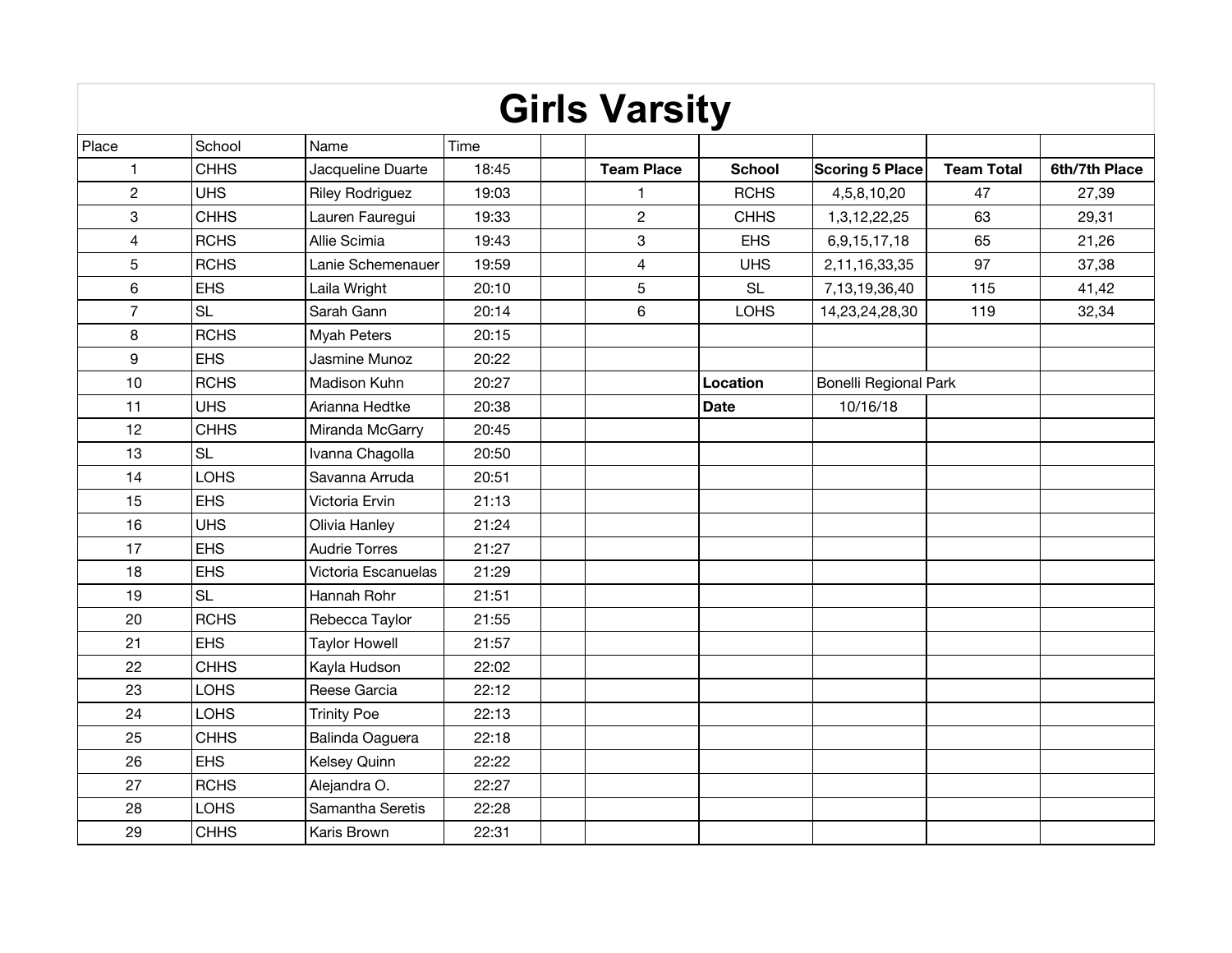| 30 | <b>LOHS</b> | Yuke Chen           | 22:32 |  |  |  |
|----|-------------|---------------------|-------|--|--|--|
| 31 | <b>CHHS</b> | Caydelen Cano       | 22:35 |  |  |  |
| 32 | <b>LOHS</b> | <b>Ireland Bode</b> | 22:40 |  |  |  |
| 33 | <b>UHS</b>  | Jessica Ramos       | 23:12 |  |  |  |
| 34 | <b>LOHS</b> | Emeline Myung       | 23:23 |  |  |  |
| 35 | <b>UHS</b>  | Jessica Liu         | 23:30 |  |  |  |
| 36 | <b>SL</b>   | Malena Hines        | 23:36 |  |  |  |
| 37 | <b>UHS</b>  | Antonia Castro      | 23:37 |  |  |  |
| 38 | <b>UHS</b>  | Shaila Ramos        | 24:12 |  |  |  |
| 39 | <b>RCHS</b> | Genna Rice          | 24:29 |  |  |  |
| 40 | SL          | Jacinta Otero       | 24:32 |  |  |  |
| 41 | <b>SL</b>   | Amber McKenzie      | 24:41 |  |  |  |
| 42 | <b>SL</b>   | Samantha Arenas     | 25:05 |  |  |  |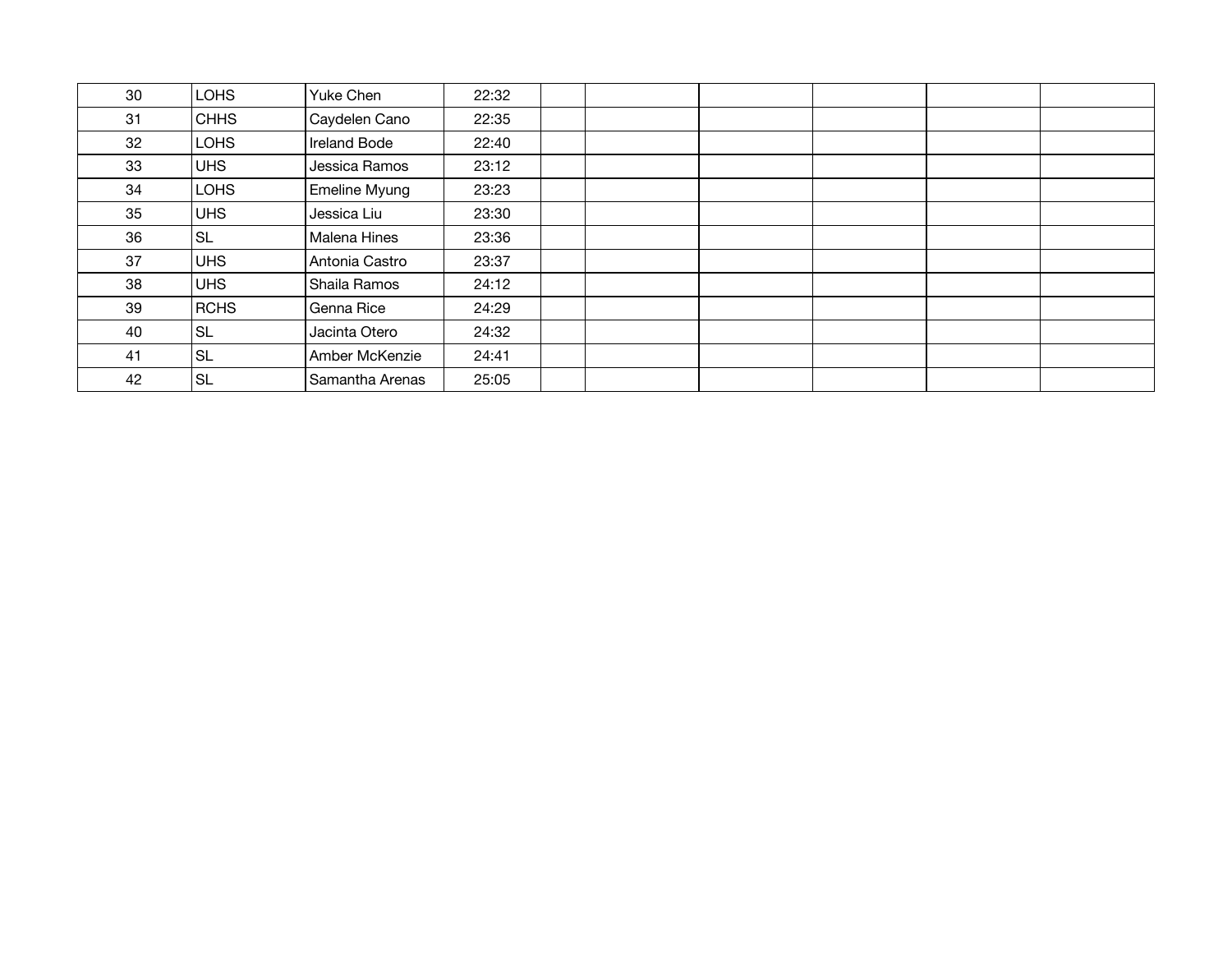|                | <b>Boys Junior Varsity</b> |             |                           |       |  |                   |               |                       |                   |               |  |  |  |  |
|----------------|----------------------------|-------------|---------------------------|-------|--|-------------------|---------------|-----------------------|-------------------|---------------|--|--|--|--|
| Overall Place  | Scoring Place School       |             | Name                      | Time  |  |                   |               |                       |                   |               |  |  |  |  |
| $\mathbf{1}$   | $\mathbf{1}$               | <b>EHS</b>  | Vincent Capacete          | 17:27 |  | <b>Team Place</b> | <b>School</b> | Scoring 5 Place       | <b>Team Total</b> | 6th/7th Place |  |  |  |  |
| $\overline{c}$ | $\overline{c}$             | <b>CHHS</b> | Caleb Kozakovsky          | 17:40 |  | $\mathbf{1}$      | <b>CHHS</b>   | 2,3,4,5,6             | 20                | 7,8           |  |  |  |  |
| 3              | 3                          | <b>CHHS</b> | Dakota Jones              | 17:41 |  | $\overline{2}$    | <b>EHS</b>    | 1,10,12,13,16         | 52                | 17,18         |  |  |  |  |
| 4              | 4                          | <b>CHHS</b> | Zane Buhagior             | 17:48 |  | 3                 | <b>RCCHS</b>  | 9, 11, 15, 22, 23     | 80                | 27,29         |  |  |  |  |
| 5              | 5                          | <b>CHHS</b> | Roman Hunter              | 17:51 |  | $\overline{4}$    | <b>DHS</b>    | 14, 19, 24, 28, 30    | 115               | 40,42         |  |  |  |  |
| 6              | 6                          | <b>CHHS</b> | Gabe Rivas                | 17:53 |  | 5                 | <b>UHS</b>    | 21, 26, 31, 33, 34    | 145               | 36,41         |  |  |  |  |
| $\overline{7}$ | $\overline{7}$             | <b>CHHS</b> | Riese Ili                 | 17:59 |  | 6                 | <b>LOHS</b>   | 20,25,32,35,37        | 149               | 38,39         |  |  |  |  |
| 8              | 8                          | <b>CHHS</b> | Noah Chavez               | 18:06 |  |                   |               |                       |                   |               |  |  |  |  |
| 9              | 9                          | <b>RCHS</b> | <b>Gabriel Rice</b>       | 18:11 |  |                   |               |                       |                   |               |  |  |  |  |
| 10             | 10                         | <b>EHS</b>  | Adam Starkey              | 18:19 |  |                   | Location      | Bonelli Regional Park |                   |               |  |  |  |  |
| 11             |                            | <b>CHHS</b> | <b>Brandon Lopez</b>      | 18:26 |  |                   | <b>Date</b>   | 10/16/18              |                   |               |  |  |  |  |
| 12             |                            | <b>CHHS</b> | Frank McGarry             | 18:36 |  |                   |               |                       |                   |               |  |  |  |  |
| 13             | $\overline{\phantom{a}}$   | <b>CHHS</b> | Marquis Meredith          | 18:37 |  |                   |               |                       |                   |               |  |  |  |  |
| 14             | $\overline{\phantom{a}}$   | <b>CHHS</b> | <b>Austin Bertalot</b>    | 18:38 |  |                   |               |                       |                   |               |  |  |  |  |
| 15             | 11                         | <b>RCHS</b> | Max Morales               | 18:39 |  |                   |               |                       |                   |               |  |  |  |  |
| 16             | 12                         | <b>EHS</b>  | Alex Baschoff             | 18:48 |  |                   |               |                       |                   |               |  |  |  |  |
| 17             | 13                         | <b>EHS</b>  | Ryan Mallon               | 18:49 |  |                   |               |                       |                   |               |  |  |  |  |
| 18             | 14                         | <b>DHS</b>  | Angel Mercado             | 18:50 |  |                   |               |                       |                   |               |  |  |  |  |
| 19             | $\blacksquare$             | <b>CHHS</b> | <b>Albert Acosta</b>      | 18:51 |  |                   |               |                       |                   |               |  |  |  |  |
| 20             |                            | <b>CHHS</b> | Jacob Montenegro          | 18:52 |  |                   |               |                       |                   |               |  |  |  |  |
| 21             | 15                         | <b>RCHS</b> | Russel Mercado            | 18:59 |  |                   |               |                       |                   |               |  |  |  |  |
| 22             | $\overline{\phantom{a}}$   | <b>CHHS</b> | Alan Truong               | 19:03 |  |                   |               |                       |                   |               |  |  |  |  |
| 23             | 16                         | <b>EHS</b>  | Adrian Pou                | 19:10 |  |                   |               |                       |                   |               |  |  |  |  |
| 24             | 17                         | <b>EHS</b>  | <b>Tristan Vandersall</b> | 19:22 |  |                   |               |                       |                   |               |  |  |  |  |
| 25             | 18                         | <b>EHS</b>  | Nathan Castaneda          | 19:24 |  |                   |               |                       |                   |               |  |  |  |  |
| 26             | 19                         | <b>DHS</b>  | James Roberts             | 19:25 |  |                   |               |                       |                   |               |  |  |  |  |
| 27             | 20                         | <b>LOHS</b> | Grant Austin              | 19:26 |  |                   |               |                       |                   |               |  |  |  |  |
| 28             |                            | <b>EHS</b>  | James Torres              | 19:27 |  |                   |               |                       |                   |               |  |  |  |  |
| 29             | $\overline{\phantom{a}}$   | <b>EHS</b>  | Benjamin Galaz            | 19:29 |  |                   |               |                       |                   |               |  |  |  |  |
| 30             | $\overline{\phantom{a}}$   | <b>CHHS</b> | <b>Andres Morales</b>     | 19:30 |  |                   |               |                       |                   |               |  |  |  |  |
| 31             | 21                         | <b>UHS</b>  | Francisco Gonzalez        | 19:32 |  |                   |               |                       |                   |               |  |  |  |  |
| 32             | 22                         | <b>RCHS</b> | Sebastian Figueroa        | 19:36 |  |                   |               |                       |                   |               |  |  |  |  |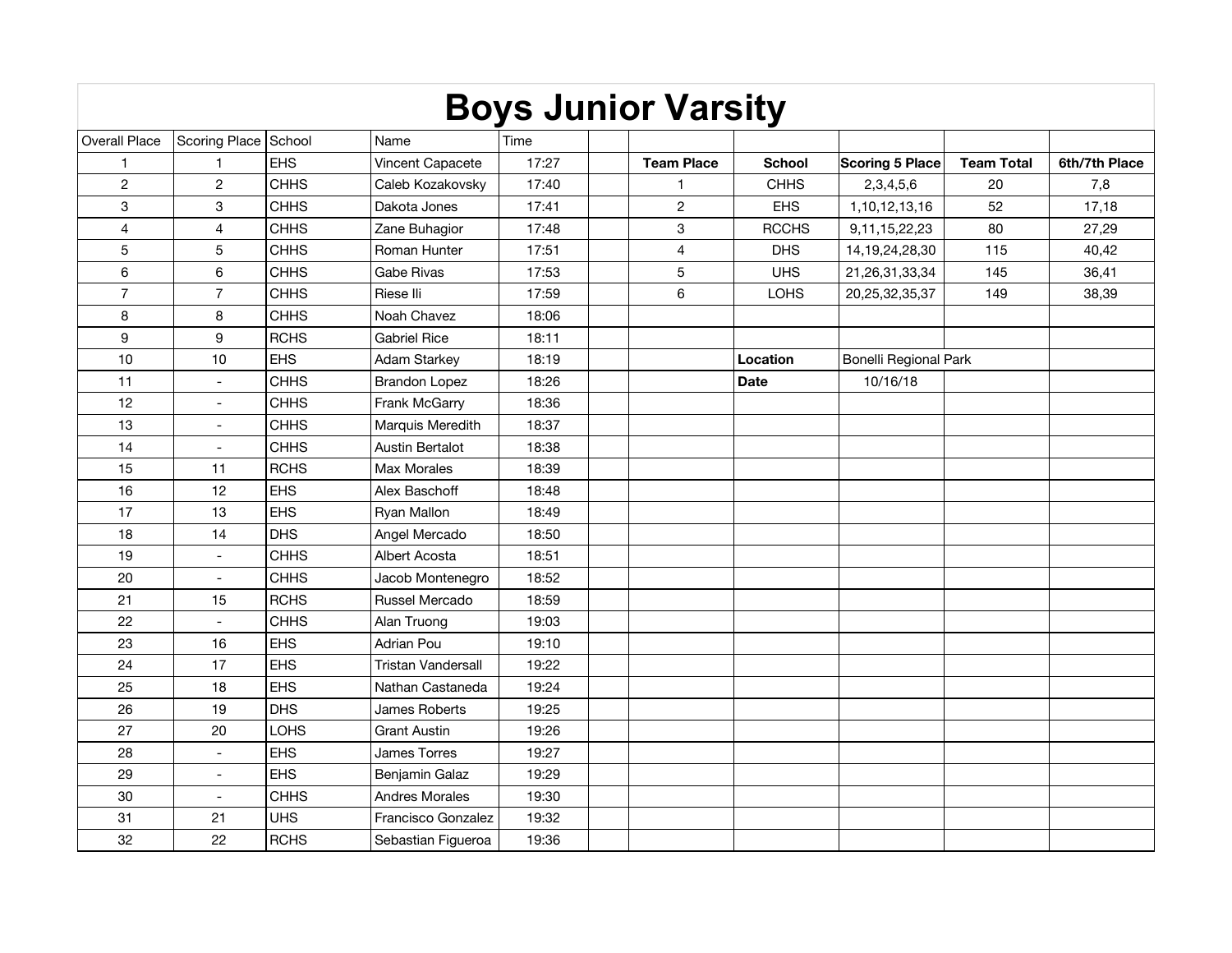| 33 | 23                       | <b>RCHS</b> | Jacob Llamas          | 19:37 |  |  |  |
|----|--------------------------|-------------|-----------------------|-------|--|--|--|
| 34 | $\overline{\phantom{a}}$ | <b>CHHS</b> | Kenneth Lam           | 19:38 |  |  |  |
| 35 | 24                       | <b>DHS</b>  | Sebastian Diaz        | 19:39 |  |  |  |
| 36 | 25                       | <b>LOHS</b> | Dominic Vasquez       | 19:48 |  |  |  |
| 37 | $\overline{\phantom{a}}$ | <b>CHHS</b> | Jacob Padilla         | 19:49 |  |  |  |
| 38 | $\overline{\phantom{a}}$ | <b>CHHS</b> | Christopher Ochoa     | 19:50 |  |  |  |
| 39 | $\overline{a}$           | <b>CHHS</b> | Jaime Navarro         | 19:52 |  |  |  |
| 40 | $\overline{\phantom{a}}$ | <b>CHHS</b> | Antonio Fonseca       | 19:53 |  |  |  |
| 41 | 26                       | <b>UHS</b>  | Ruben Olivas          | 19:54 |  |  |  |
| 42 | 27                       | <b>RCHS</b> | Joshua Llamas         | 19:56 |  |  |  |
| 43 | $\mathbf{u}$             | <b>CHHS</b> | Kobe Trujillo         | 19:57 |  |  |  |
| 44 | 28                       | <b>DHS</b>  | Daniel Khalili-Borna  | 19:58 |  |  |  |
| 45 | 29                       | <b>RCHS</b> | lan Herbelin          | 19:59 |  |  |  |
| 46 | $\blacksquare$           | <b>EHS</b>  | <b>Garrett Munich</b> | 20:00 |  |  |  |
| 47 | $\overline{a}$           | <b>RCHS</b> | Hunter Hermann        | 20:02 |  |  |  |
| 48 | $\blacksquare$           | <b>RCHS</b> | Zyeir Lasley          | 20:05 |  |  |  |
| 49 | 30                       | <b>DHS</b>  | Kevin Tessier         | 20:06 |  |  |  |
| 50 | $\mathbf{r}$             | <b>CHHS</b> | Luke Zimmermann       | 20:07 |  |  |  |
| 51 | $\blacksquare$           | <b>EHS</b>  | Jordan Manson-Serv    | 20:07 |  |  |  |
| 52 | $\blacksquare$           | <b>EHS</b>  | Mathew Ochoa          | 20:08 |  |  |  |
| 53 | 31                       | <b>UHS</b>  | Noah Sherod           | 20:10 |  |  |  |
| 54 | $\overline{a}$           | <b>EHS</b>  | Elias Frescas         | 20:11 |  |  |  |
| 55 | $\blacksquare$           | <b>RCHS</b> | Anthony Eggas         | 20:24 |  |  |  |
| 56 | $\blacksquare$           | <b>RCHS</b> | Jeffery Benmoin       | 20:25 |  |  |  |
| 57 | $\blacksquare$           | <b>EHS</b>  | Sean Mejorada         | 20:25 |  |  |  |
| 58 | $\blacksquare$           | <b>CHHS</b> | Andrew Garcia         | 20:26 |  |  |  |
| 59 | 32                       | LOHS        | Noah Kleist           | 20:26 |  |  |  |
| 60 | 33                       | <b>UHS</b>  | Andrew Ronquillo      | 20:27 |  |  |  |
| 61 | 34                       | <b>UHS</b>  | Jorge Perez           | 20:30 |  |  |  |
| 62 |                          | <b>CHHS</b> | David Bar             | 20:32 |  |  |  |
| 63 | 35                       | LOHS        | Esteban Marquez       | 20:35 |  |  |  |
| 64 | $\blacksquare$           | <b>CHHS</b> | Evan Schluter         | 20:36 |  |  |  |
| 65 | 36                       | <b>UHS</b>  | Jake Lavrent          | 20:40 |  |  |  |
| 66 | 37                       | LOHS        | Luke Jennings         | 20:43 |  |  |  |
| 67 | 38                       | LOHS        | Dylan Mohler          | 20:46 |  |  |  |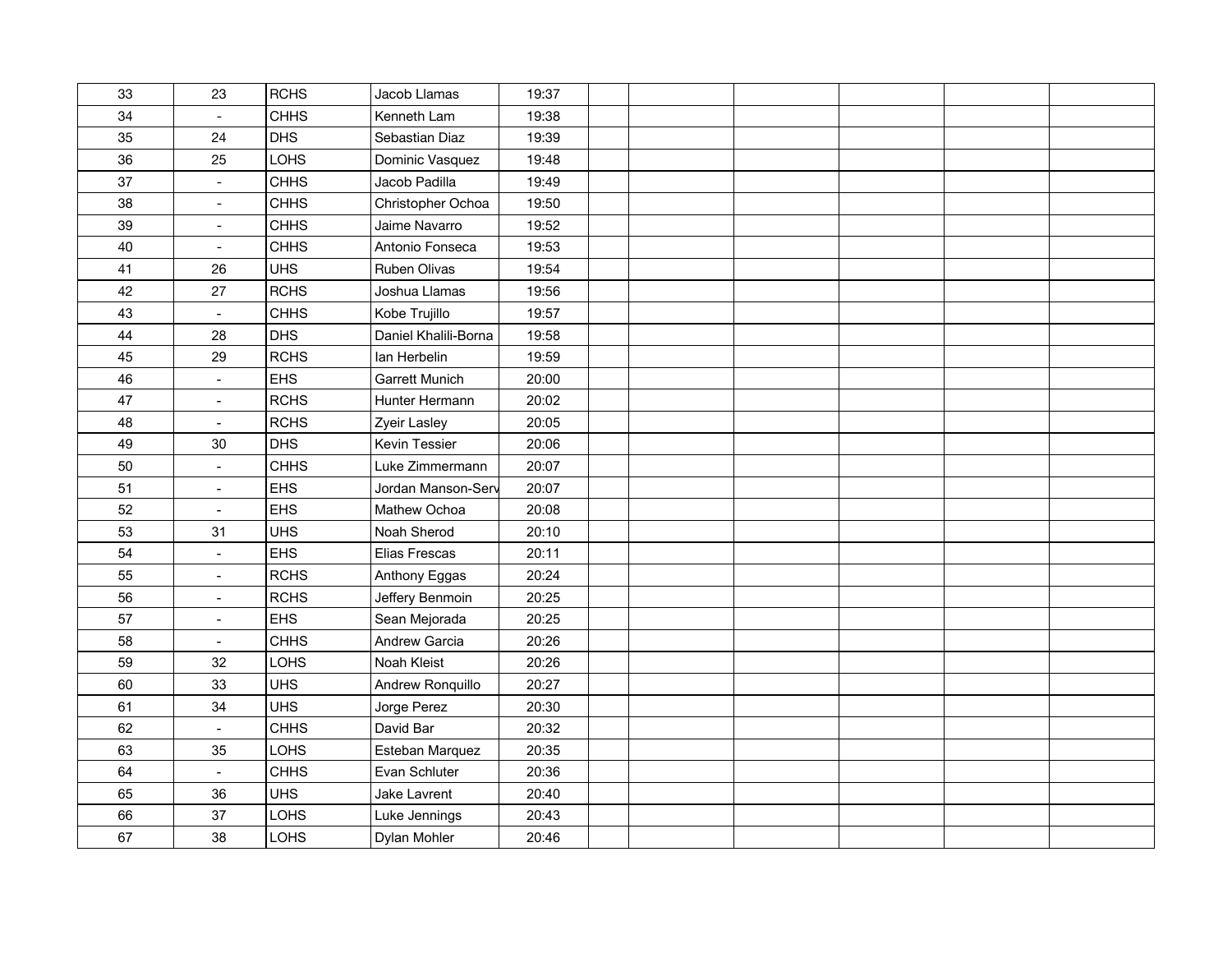| 68  | 39             | <b>LOHS</b> | Ryan Mannian            | 20:48 |  |  |  |
|-----|----------------|-------------|-------------------------|-------|--|--|--|
| 69  | $\blacksquare$ | <b>CHHS</b> | Johnny Dihn             | 20:49 |  |  |  |
| 70  | $\blacksquare$ | LOHS        | <b>Tyler Dinh</b>       | 20:51 |  |  |  |
| 71  | $\blacksquare$ | LOHS        | Cesar Davila            | 20:52 |  |  |  |
| 72  | 40             | <b>DHS</b>  | Ethan Douglas           | 20:53 |  |  |  |
| 73  | $\blacksquare$ | LOHS        | cole Monsen             | 20:54 |  |  |  |
| 74  | $\overline{a}$ | <b>CHHS</b> | <b>Blake Piattoni</b>   | 20:54 |  |  |  |
| 75  | $\blacksquare$ | <b>CHHS</b> | <b>Ben Atkins</b>       | 20:55 |  |  |  |
| 76  | $\blacksquare$ | <b>RCHS</b> | Jacob Nelson            | 20:58 |  |  |  |
| 77  | $\blacksquare$ | <b>EHS</b>  | Nicholas Sandoval       | 21:02 |  |  |  |
| 78  | $\blacksquare$ | <b>CHHS</b> | Nolan Portida           | 21:04 |  |  |  |
| 79  |                | <b>RCHS</b> | <b>Everett Shepherd</b> | 21:08 |  |  |  |
| 80  | 41             | <b>UHS</b>  | Joseph Centurioni       | 21:09 |  |  |  |
| 81  | $\blacksquare$ | <b>EHS</b>  | Adam Ervin              | 21:10 |  |  |  |
| 82  | $\overline{a}$ | <b>CHHS</b> | Samuel Uribe            | 21:14 |  |  |  |
| 83  | $\blacksquare$ | <b>RCHS</b> | Benjamin Lunde          | 21:15 |  |  |  |
| 84  | $\blacksquare$ | <b>EHS</b>  | <b>Brandon Valdez</b>   | 21:16 |  |  |  |
| 85  | $\blacksquare$ | <b>RCHS</b> | Cole Goyette            | 21:18 |  |  |  |
| 86  | $\blacksquare$ | <b>CHHS</b> | Jayden Tom              | 21:19 |  |  |  |
| 87  | 42             | <b>DHS</b>  | Jager Mandzok           | 21:27 |  |  |  |
| 88  | $\blacksquare$ | <b>CHHS</b> | <b>Emanuel Sanchez</b>  | 21:31 |  |  |  |
| 89  | $\overline{a}$ | <b>EHS</b>  | Miguel Sandoval         | 21:32 |  |  |  |
| 90  | $\blacksquare$ | <b>UHS</b>  | Andrew Left             | 21:37 |  |  |  |
| 91  | $\blacksquare$ | <b>EHS</b>  | <b>Adrian Gomez</b>     | 21:43 |  |  |  |
| 92  | $\blacksquare$ | <b>EHS</b>  | Elijah Pascus           | 21:44 |  |  |  |
| 93  | $\blacksquare$ | <b>EHS</b>  | Cole Gabribay           | 21:45 |  |  |  |
| 94  | $\blacksquare$ | <b>EHS</b>  | Gavin Marcellus         | 21:47 |  |  |  |
| 95  | $\blacksquare$ | <b>CHHS</b> | Tristan Cai             | 22:03 |  |  |  |
| 96  | $\blacksquare$ | <b>EHS</b>  | Omar Jamili             | 22:06 |  |  |  |
| 97  | $\blacksquare$ | <b>RCHS</b> | Benjamin Lopez          | 22:12 |  |  |  |
| 98  | $\blacksquare$ | <b>UHS</b>  | Abraham Navas           | 22:13 |  |  |  |
| 99  | $\sim$         | <b>RCHS</b> | Andrew Gallegos         | 22:21 |  |  |  |
| 100 | $\blacksquare$ | <b>UHS</b>  | Jarvis Ho               | 22:29 |  |  |  |
| 101 | $\blacksquare$ | <b>RCHS</b> | Jeremy Freeman          | 22:30 |  |  |  |
| 102 | $\mathbf{r}$   | <b>CHHS</b> | Evan Bracamantes        | 22:32 |  |  |  |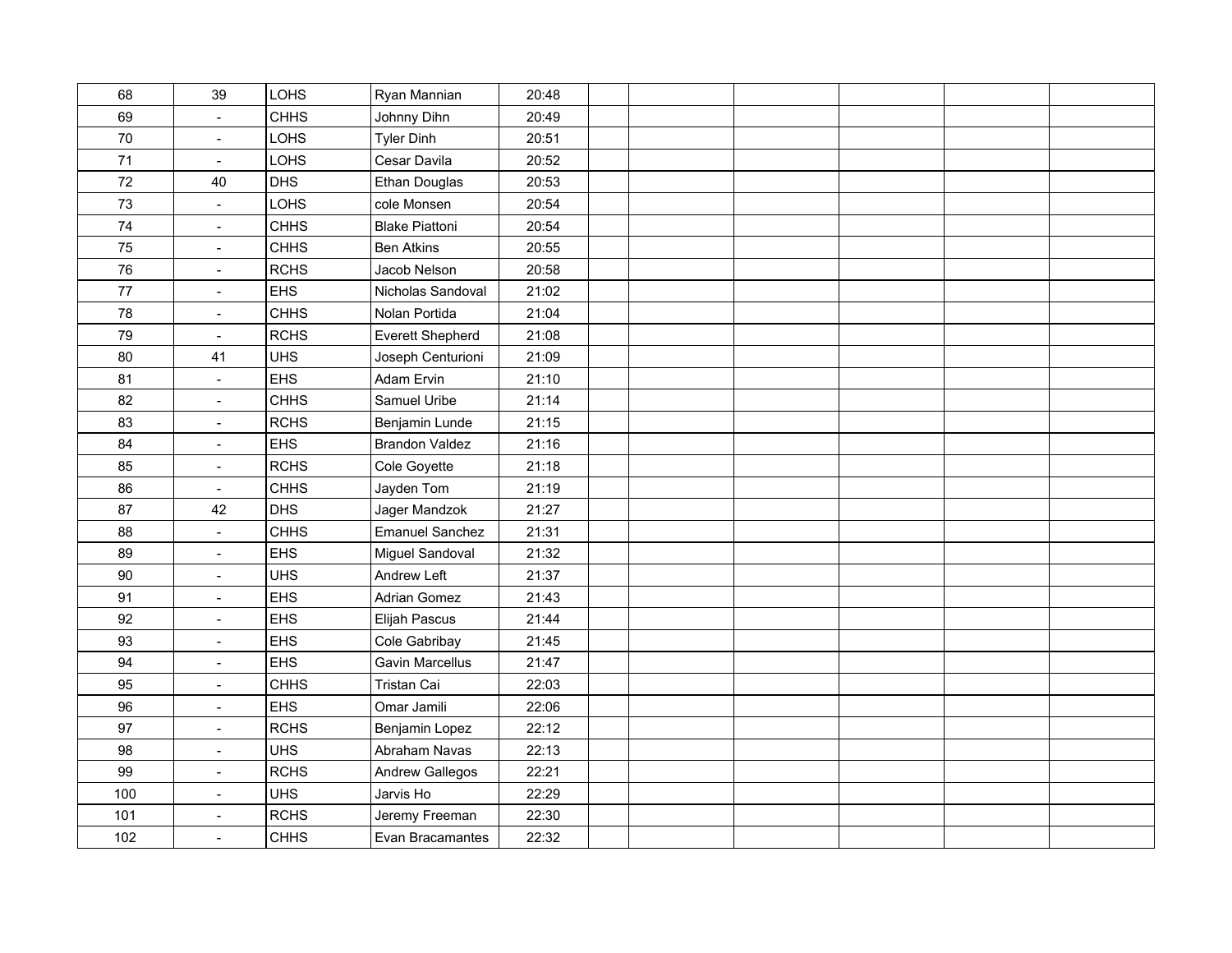| 103 | $\blacksquare$            | <b>RCHS</b> | Av Cunha            | 22:33 |  |  |  |
|-----|---------------------------|-------------|---------------------|-------|--|--|--|
| 104 | $\blacksquare$            | <b>CHHS</b> | Steven Yap          | 22:34 |  |  |  |
| 105 | $\blacksquare$            | <b>RCHS</b> | Disani DeHesa       | 22:34 |  |  |  |
| 106 | $\blacksquare$            | <b>RCHS</b> | Lodan Dobbins       | 22:35 |  |  |  |
| 107 | $\blacksquare$            | <b>CHHS</b> | <b>Isaac Vargas</b> | 22:35 |  |  |  |
| 108 | $\blacksquare$            | LOHS        | Jason Bailey        | 22:36 |  |  |  |
| 109 | $\blacksquare$            | <b>RCHS</b> | Christopher Tafell  | 22:37 |  |  |  |
| 110 | $\blacksquare$            | LOHS        | Daniel Moreno       | 22:38 |  |  |  |
| 111 | $\sim$                    | <b>LOHS</b> | Joshua Torti        | 22:40 |  |  |  |
| 112 | $\omega$                  | <b>LOHS</b> | Cameron Barber      | 22:41 |  |  |  |
| 113 | $\mathbb{L}^{\mathbb{N}}$ | <b>EHS</b>  | Ryan De la Rosa     | 22:42 |  |  |  |
| 114 | $\blacksquare$            | <b>CHHS</b> | Gael Estrada        | 22:50 |  |  |  |
| 115 | $\blacksquare$            | <b>LOHS</b> | <b>Wyatt Rivas</b>  | 22:55 |  |  |  |
| 116 | $\blacksquare$            | <b>LOHS</b> | Marcos Torres       | 23:00 |  |  |  |
| 117 | $\blacksquare$            | EHS         | Anson Hua           | 23:02 |  |  |  |
| 118 | $\blacksquare$            | <b>RCHS</b> | Evan Jackson        | 23:04 |  |  |  |
| 119 | $\sim$                    | <b>DHS</b>  | Dillan Lopez        | 23:05 |  |  |  |
| 120 | $\blacksquare$            | <b>EHS</b>  | Daniel Peraza       | 23:06 |  |  |  |
| 121 | $\blacksquare$            | <b>RCHS</b> | Justin Lowe         | 23:07 |  |  |  |
| 122 | $\blacksquare$            | <b>RCHS</b> | Matthew Lin         | 23:21 |  |  |  |
| 123 | $\mathbf{r}$              | <b>EHS</b>  | Christian Olguin    | 23:27 |  |  |  |
| 124 | $\mathbf{r}$              | <b>CHHS</b> | Stephen Drozd       | 23:34 |  |  |  |
| 125 | $\blacksquare$            | <b>CHHS</b> | Marco Velazquez     | 23:39 |  |  |  |
| 126 | $\blacksquare$            | <b>DHS</b>  | Alex Petchpredub    | 23:48 |  |  |  |
| 127 | $\blacksquare$            | <b>EHS</b>  | Izzack Davila       | 23:53 |  |  |  |
| 128 | $\blacksquare$            | LOHS        | Logan Taylor        | 24:00 |  |  |  |
| 129 | $\blacksquare$            | <b>CHHS</b> | Isaac Carcarro      | 24:07 |  |  |  |
| 130 | $\mathbf{r}$              | LOHS        | Jacob Anderson      | 24:18 |  |  |  |
| 131 | $\overline{a}$            | <b>CHHS</b> | Hassan Faraj        | 24:19 |  |  |  |
| 132 | $\blacksquare$            | LOHS        | Chase White         | 24:20 |  |  |  |
| 133 | $\blacksquare$            | <b>CHHS</b> | <b>Rickey Rice</b>  | 24:29 |  |  |  |
| 134 | $\sim$                    | <b>EHS</b>  | Ruben Marin         | 24:38 |  |  |  |
| 135 | $\blacksquare$            | <b>DHS</b>  | James Asuncion      | 24:52 |  |  |  |
| 136 | $\blacksquare$            | LOHS        | Ethan Lee           | 25:02 |  |  |  |
| 137 | $\overline{a}$            | <b>CHHS</b> | Nicolas Shutes      | 25:08 |  |  |  |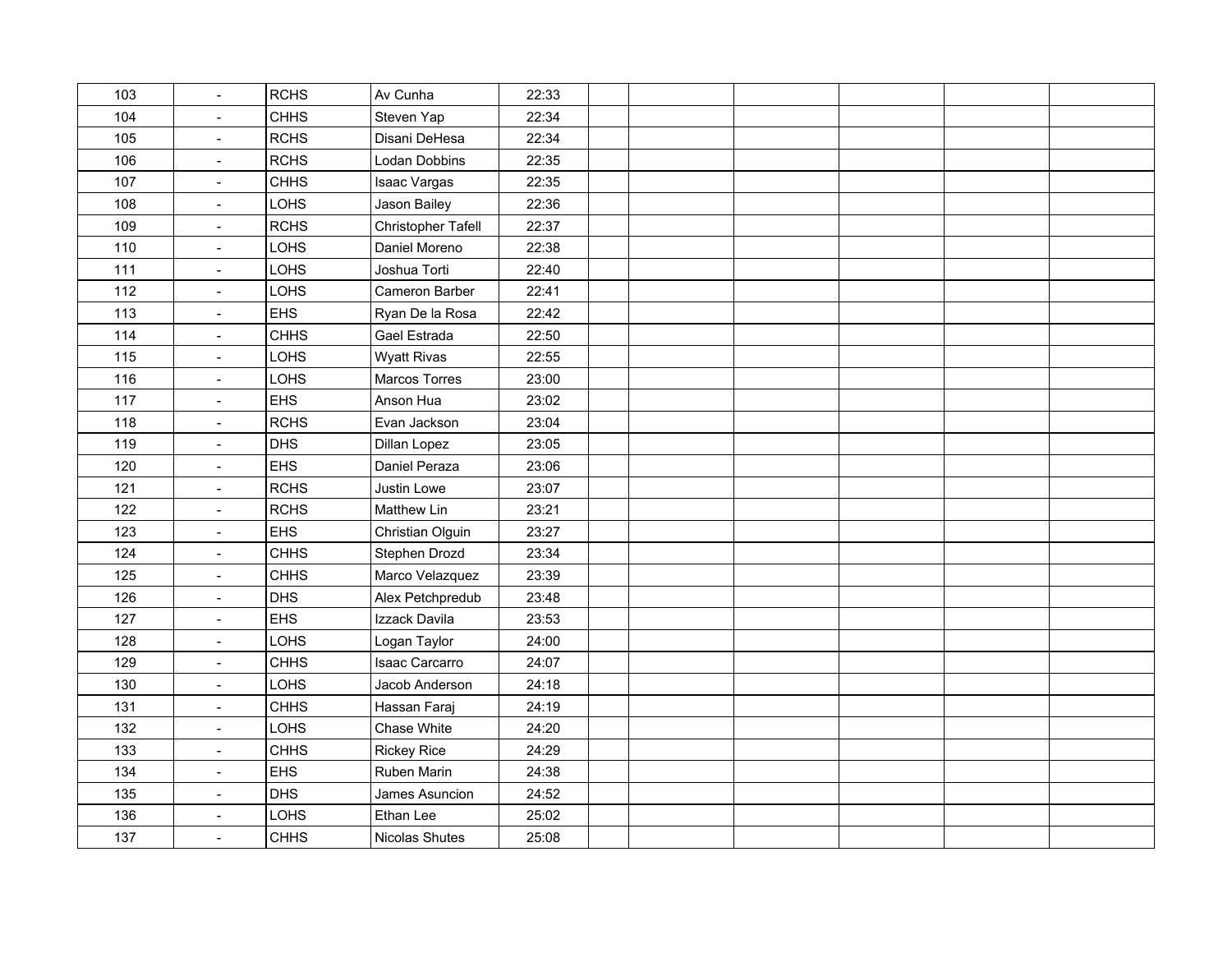| 138 |        | <b>DHS</b>  | Trenton Norman      | 25:32 |  |  |  |
|-----|--------|-------------|---------------------|-------|--|--|--|
| 139 |        | <b>EHS</b>  | Alex Royster        | 25:57 |  |  |  |
| 140 | $\sim$ | <b>RCHS</b> | Lawrence Kim        | 26:04 |  |  |  |
| 141 | $\sim$ | <b>CHHS</b> | David Ekpo          | 26:16 |  |  |  |
| 142 | $\sim$ | <b>UHS</b>  | Kyle Sirkow         | 26:19 |  |  |  |
| 143 | $\sim$ | <b>RCHS</b> | Kainoa Koffman      | 26:20 |  |  |  |
| 144 | $\sim$ | <b>CHHS</b> | <b>Emmitt Yanez</b> | 27:15 |  |  |  |
| 145 | $\sim$ | <b>RCHS</b> | Caleb Le            | 27:59 |  |  |  |
| 146 |        | <b>UHS</b>  | Anthony Loya        | $---$ |  |  |  |
| 147 | $\sim$ | <b>UHS</b>  | Anthony Alvarado    | 32:26 |  |  |  |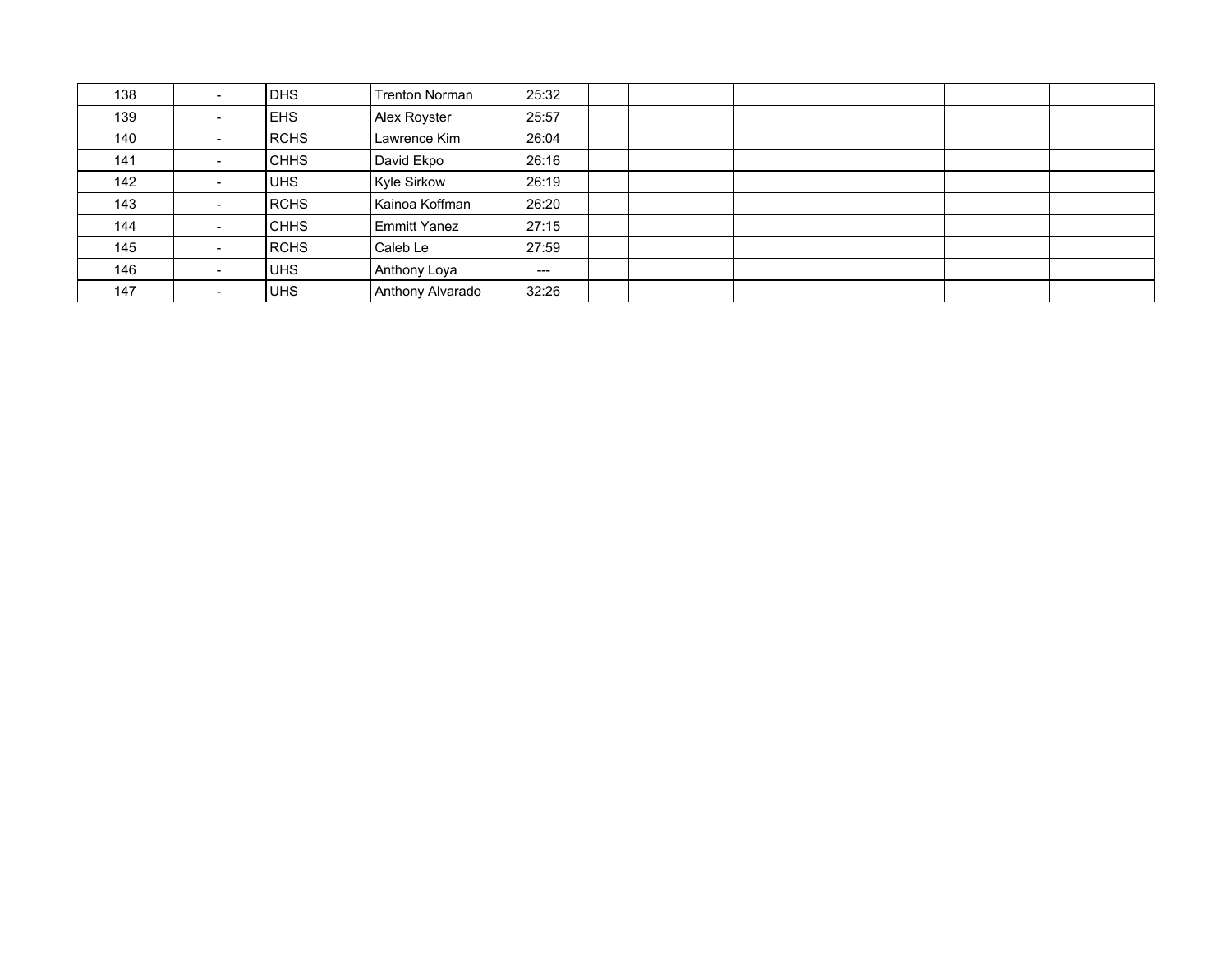|                      |                          |             |                        |       | <b>Girls Junior Varsity</b> |               |                       |                   |               |
|----------------------|--------------------------|-------------|------------------------|-------|-----------------------------|---------------|-----------------------|-------------------|---------------|
| <b>Overall Place</b> | Scoring Place School     |             | Name                   | Time  |                             |               |                       |                   |               |
| $\mathbf{1}$         | 1                        | <b>CHHS</b> | <b>Caitlin Cortes</b>  | 21:16 | <b>Team Place</b>           | <b>School</b> | Scoring 5 Place       | <b>Team Total</b> | 6th/7th Place |
| $\overline{c}$       | $\overline{2}$           | <b>EHS</b>  | Ande Epstein           | 21:25 |                             | <b>CHHS</b>   | 1,3,4,8,16            | 32                | 17,18         |
| 3                    | 3                        | <b>CHHS</b> | Maya Centeno           | 21:43 | $\overline{c}$              | <b>RCHS</b>   | 5,6,7,13,14           | 45                | 15,19         |
| 4                    | $\overline{4}$           | <b>CHHS</b> | <b>Camille Cortes</b>  | 21:53 | 3                           | <b>EHS</b>    | 2,10,11,23,28         | 74                | 31            |
| 5                    | 5                        | <b>RCHS</b> | Emma Donlin            | 22:38 | $\overline{4}$              | <b>LOHS</b>   | 9, 12, 21, 22, 24     | 88                | 27,29         |
| 6                    | 6                        | <b>RCHS</b> | Emile Ruiz             | 22:47 |                             |               |                       |                   |               |
| $\overline{7}$       | $\overline{7}$           | <b>RCHS</b> | <b>Tayler Helper</b>   | 23:01 |                             | <b>SL</b>     | 20,25,26,30, -        |                   |               |
| 8                    | 8                        | <b>CHHS</b> | <b>Tori Cota</b>       | 23:02 |                             | <b>UHS</b>    | $32, -, -, -, -$      |                   |               |
| $\boldsymbol{9}$     | 9                        | <b>LOHS</b> | <b>Isabela Marquez</b> | 23:08 |                             |               |                       |                   |               |
| 10                   | 10                       | <b>EHS</b>  | Lauren Valencia        | 23:22 |                             | Location      | Bonelli Regional Park |                   |               |
| 11                   | 11                       | <b>EHS</b>  | Holly Encarnacion      | 23:24 |                             | <b>Date</b>   | 10/16/18              |                   |               |
| 12                   | 12                       | <b>LOHS</b> | <b>Briana Denis</b>    | 23:43 |                             |               |                       |                   |               |
| 13                   | 13                       | <b>RCHS</b> | Jessica Padilla        | 23:53 |                             |               |                       |                   |               |
| 14                   | 14                       | <b>RCHS</b> | Ella DeMordaunt        | 23:55 |                             |               |                       |                   |               |
| 15                   | 15                       | <b>RCHS</b> | Cassandra Galvez       | 23:56 |                             |               |                       |                   |               |
| 16                   | 16                       | <b>CHHS</b> | Cassie Ramirez         | 23:58 |                             |               |                       |                   |               |
| 17                   | 17                       | <b>CHHS</b> | Emma Gutierrez         | 24:08 |                             |               |                       |                   |               |
| 18                   | 18                       | <b>CHHS</b> | Samantha Dives         | 24:10 |                             |               |                       |                   |               |
| 19                   | 19                       | <b>RCHS</b> | Kylee Hennesay         | 24:24 |                             |               |                       |                   |               |
| 20                   | 20                       | <b>SL</b>   | Emily McAlpin          | 24:25 |                             |               |                       |                   |               |
| 21                   | 21                       | <b>LOHS</b> | Delaney Atkinson       | 24:34 |                             |               |                       |                   |               |
| 22                   | 22                       | <b>LOHS</b> | Moira Phelan           | 24:37 |                             |               |                       |                   |               |
| 23                   | $\blacksquare$           | <b>CHHS</b> | Sophia Barrows         | 24:38 |                             |               |                       |                   |               |
| 24                   | 23                       | <b>EHS</b>  | Nicole Cisneros        | 24:39 |                             |               |                       |                   |               |
| 25                   | 24                       | <b>LOHS</b> | Isabel Larkins         | 24:46 |                             |               |                       |                   |               |
| 26                   | 25                       | <b>SL</b>   | Olivia Diaz            | 24:48 |                             |               |                       |                   |               |
| 27                   |                          | <b>RCHS</b> | Sophia Casteneda       | 24:49 |                             |               |                       |                   |               |
| 28                   |                          | <b>CHHS</b> | <b>Riley Rivera</b>    | 24:52 |                             |               |                       |                   |               |
| 29                   | 26                       | <b>SL</b>   | JaLeesa Radden         | 24:54 |                             |               |                       |                   |               |
| 30                   | $\overline{\phantom{a}}$ | <b>RCHS</b> | Denise Ouiedo          | 24:55 |                             |               |                       |                   |               |
| 31                   | 27                       | <b>LOHS</b> | Maddy McCarthy         | 25:06 |                             |               |                       |                   |               |
| 32                   | $\overline{a}$           | <b>RCHS</b> | Marissa Oceguera       | 25:34 |                             |               |                       |                   |               |